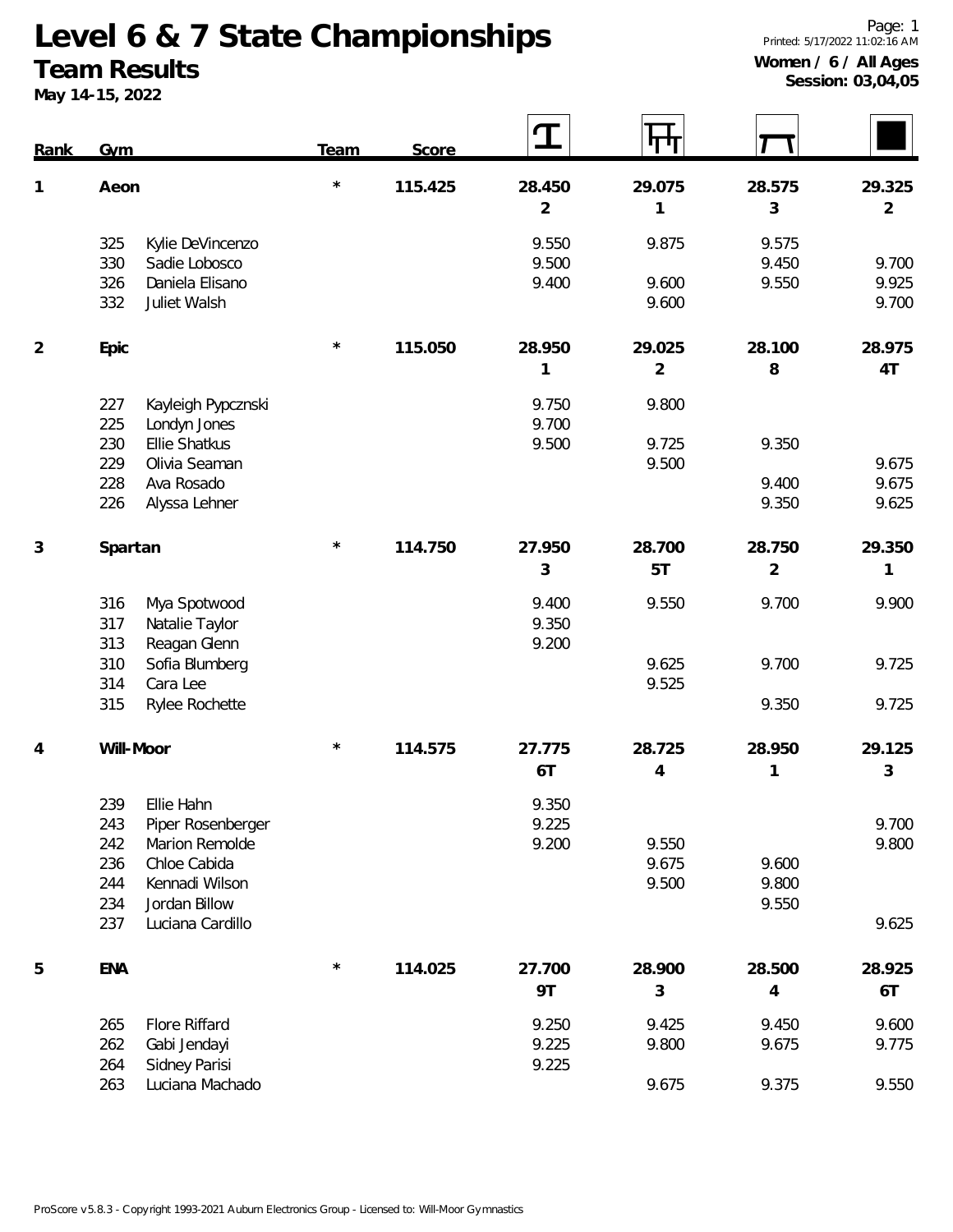# **Team Results**

**May 14-15, 2022**

**Session: 03,04,05**

| <b>Rank</b> | <b>Gym</b>                                                                                              | <b>Team</b> | Score   |                         | गा                      |                          |                |
|-------------|---------------------------------------------------------------------------------------------------------|-------------|---------|-------------------------|-------------------------|--------------------------|----------------|
| 6T          | North Stars                                                                                             | $\star$     | 113.450 | 27.625<br>11            | 28.700<br>5T            | 28.200<br>6              | 28.925<br>$6*$ |
|             | Stella Rivera<br>250<br>247<br><b>Charlotte DeSantis</b><br>248<br>Giulliana Lalo                       |             |         | 9.225<br>9.200<br>9.200 | 9.675                   |                          | 9.625<br>9.625 |
|             | 251<br>Alexa Yarussi<br>246<br>Sophia Betz<br>Giavanna Harris<br>378                                    |             |         |                         | 9.700<br>9.325          | 9.325<br>9.525<br>9.350  | 9.675          |
| 6T          | Tumble Techs                                                                                            | $^{\star}$  | 113.450 | 27.800<br>5             | 28.575<br>7T            | 28.150<br>$\overline{7}$ | 28.925<br>$6*$ |
|             | Sloane Dawes<br>199<br>200<br>Lindsey Galvin<br><b>Emily Coco</b><br>197                                |             |         | 9.400<br>9.200<br>9.200 | 9.600                   |                          | 9.700          |
|             | 205<br>Tessa Nappi<br>202<br>Scarlett Jenkins<br>198<br>Giuliana D'Angelo                               |             |         |                         | 9.500<br>9.475          | 9.350<br>9.400<br>9.400  | 9.625<br>9.600 |
| 8           | <b>MGA</b>                                                                                              | $^\star$    | 113.300 | 27.775<br>6T            | 28.575<br>7T            | 28.350<br>5              | 28.600<br>12   |
|             | 287<br>Aleyna Abadilla<br>289<br>Viviana DiMarco                                                        |             |         | 9.325<br>9.250          |                         |                          | 9.525          |
|             | 291<br>Ava Evans-Munoz<br>295<br>Jaylin Vuono Reid<br>290<br>Leiya Echavarria<br>288<br>Amelia Carrasco |             |         | 9.200                   | 9.700<br>9.525<br>9.350 | 9.400<br>9.450<br>9.500  | 9.525          |
|             | 294<br>Natalia Rodriguez                                                                                |             |         |                         |                         |                          | 9.550          |
| 9           | <b>GFTG</b>                                                                                             |             | 112.525 | 27.750<br>8             | 28.400<br>10            | 27.600<br>17             | 28.775<br>9    |
|             | 222<br>Addison Reitman<br>223<br>Gabrielle Saperstein                                                   |             |         | 9.275<br>9.250          | 9.525<br>9.575          | 9.150<br>9.225           | 9.650          |
|             | 221<br>Gabby Lederman<br>Ella Garbowitz<br>219                                                          |             |         | 9.225                   | 9.300                   | 9.225                    | 9.625          |
|             | Aubrey Goldstein<br>220                                                                                 |             |         |                         |                         |                          | 9.500          |
| 10          | Premier                                                                                                 | $^{\star}$  | 112.500 | 27.475<br>14            | 28.500<br>9             | 27.875<br>13             | 28.650<br>10   |
|             | 333<br>Mia Bachmann<br>335<br>Olivia Martin<br>334<br>Emily Chanthapornpong                             |             |         | 9.200<br>9.150<br>9.125 | 9.675                   |                          | 9.425          |
|             | 336<br>Mikayla Martins<br>Gabriella Patino<br>337<br>Charlie Sia<br>338                                 |             |         |                         | 9.475<br>9.350          | 9.350<br>9.250<br>9.275  | 9.525<br>9.700 |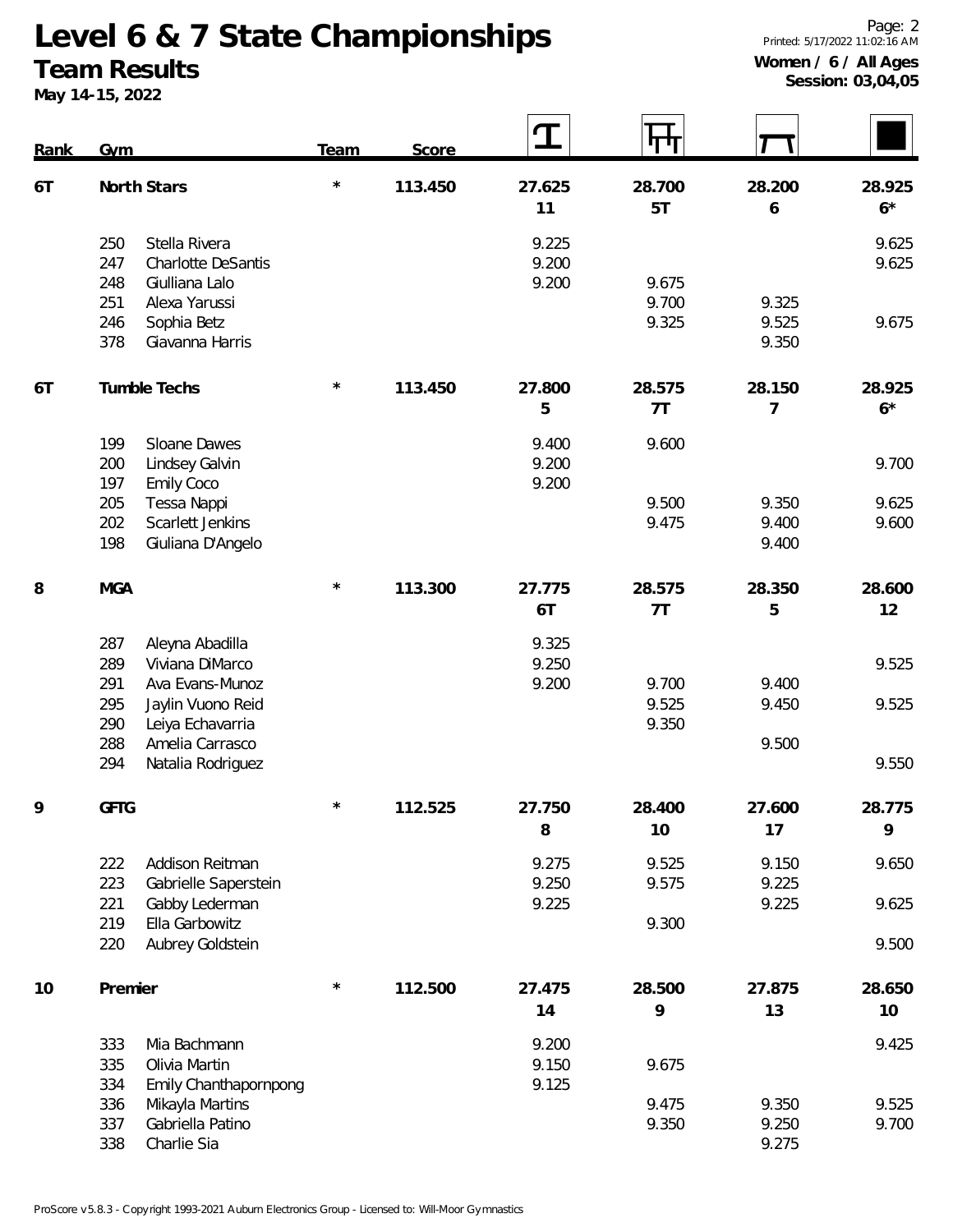# **Team Results**

**May 14-15, 2022**

 $|\bm{\tau}|$ 

 $|\mathsf{H}|$ 

 $\mathbf T$ 

| <u>Rank</u> | Gym            |                     | <b>Team</b> | Score   |        | 71 F.I | x      |        |
|-------------|----------------|---------------------|-------------|---------|--------|--------|--------|--------|
| 11          | Northern Elite |                     | $\star$     | 112.425 | 27.825 | 28.300 | 27.975 | 28.325 |
|             |                |                     |             |         | 4      | 11     | 11     | 16     |
|             | 280            | Zoe Scheible        |             |         | 9.525  | 9.625  | 9.375  | 9.375  |
|             | 277            | Chloe Duteau        |             |         | 9.150  | 9.050  | 9.400  | 9.650  |
|             | 278            | Carley Ferrick      |             |         | 9.150  | 9.625  | 9.200  |        |
|             | 279            | Adriana Pietropinto |             |         |        |        |        | 9.300  |
| 12          |                | US Gym Mahwah       | $\star$     | 111.825 | 27.375 | 27.650 | 27.825 | 28.975 |
|             |                |                     |             |         | 17     | 14     | 14     | 4T     |
|             | 254            | Kayla Rodriguez     |             |         | 9.275  | 9.475  | 9.125  | 9.700  |
|             | 255            | Sofia Zammit        |             |         | 9.100  |        |        | 9.700  |
|             | 253            | Amelia Pringle      |             |         | 9.000  | 8.500  | 9.250  |        |
|             | 252            | Sena Chin           |             |         |        | 9.675  | 9.450  | 9.575  |
| 13          | Precision      |                     | $\star$     | 111.600 | 27.450 | 27.975 | 27.650 | 28.525 |
|             |                |                     |             |         | 15     | 12     | 15     | 14     |
|             | 268            | Paetyn Gelnaw       |             |         | 9.200  |        |        | 9.550  |
|             | 271            | Ellia Oehling       |             |         | 9.150  |        |        |        |
|             | 274            | Madison Scott       |             |         | 9.100  | 9.300  |        |        |
|             | 272            | Avery Packen        |             |         |        | 9.500  | 9.300  |        |
|             | 267            | Geneva Blight       |             |         |        | 9.175  |        | 9.475  |
|             | 275            | Gianna Verge        |             |         |        |        | 9.175  |        |
|             | 273            | Leah Rigby          |             |         |        |        | 9.175  |        |
|             | 270            | Madison McInerney   |             |         |        |        |        | 9.500  |
| 14          | Paragon        |                     | $\star$     | 111.525 | 27.400 | 27.550 | 28.025 | 28.550 |
|             |                |                     |             |         | 16     | 16     | 9      | 13     |
|             | 364            | Saar Tadmor         |             |         | 9.300  | 9.100  |        | 9.550  |
|             | 363            | Hayden Posner       |             |         | 9.200  | 9.350  | 9.500  | 9.600  |
|             | 362            | Rachel Kim          |             |         | 8.900  | 9.100  | 9.325  | 9.400  |
|             | 365            | Natalie Viggiano    |             |         |        |        | 9.200  |        |
| 15          | Envision       |                     | $\star$     | 111.000 | 27.250 | 27.825 | 27.500 | 28.425 |
|             |                |                     |             |         | 19     | 13     | 18     | 15     |
|             | 358            | Annalise Lundy      |             |         | 9.275  | 9.575  | 8.850  | 9.400  |
|             | 357            | Kaia Cobb           |             |         | 9.075  | 9.550  | 9.500  | 9.600  |
|             | 359            | Aurora Riley        |             |         | 8.900  | 8.700  | 9.150  | 9.425  |
| 16          | <b>HOH</b>     |                     | $\star$     | 110.275 | 27.525 | 26.825 | 27.625 | 28.300 |
|             |                |                     |             |         | 12     | 18     | 16     | 17     |
|             | 372            | Kira Blanchette     |             |         | 9.200  | 9.000  |        | 9.450  |
|             | 374            | Arianna Maiello     |             |         | 9.175  |        | 9.400  | 9.500  |
|             | 375            | Catelyn Yam         |             |         | 9.150  | 8.675  | 9.125  | 9.350  |
|             | 373            | Quinlan Kulakis     |             |         |        | 9.150  | 9.100  |        |

ProScore v5.8.3 - Copyright 1993-2021 Auburn Electronics Group - Licensed to: Will-Moor Gymnastics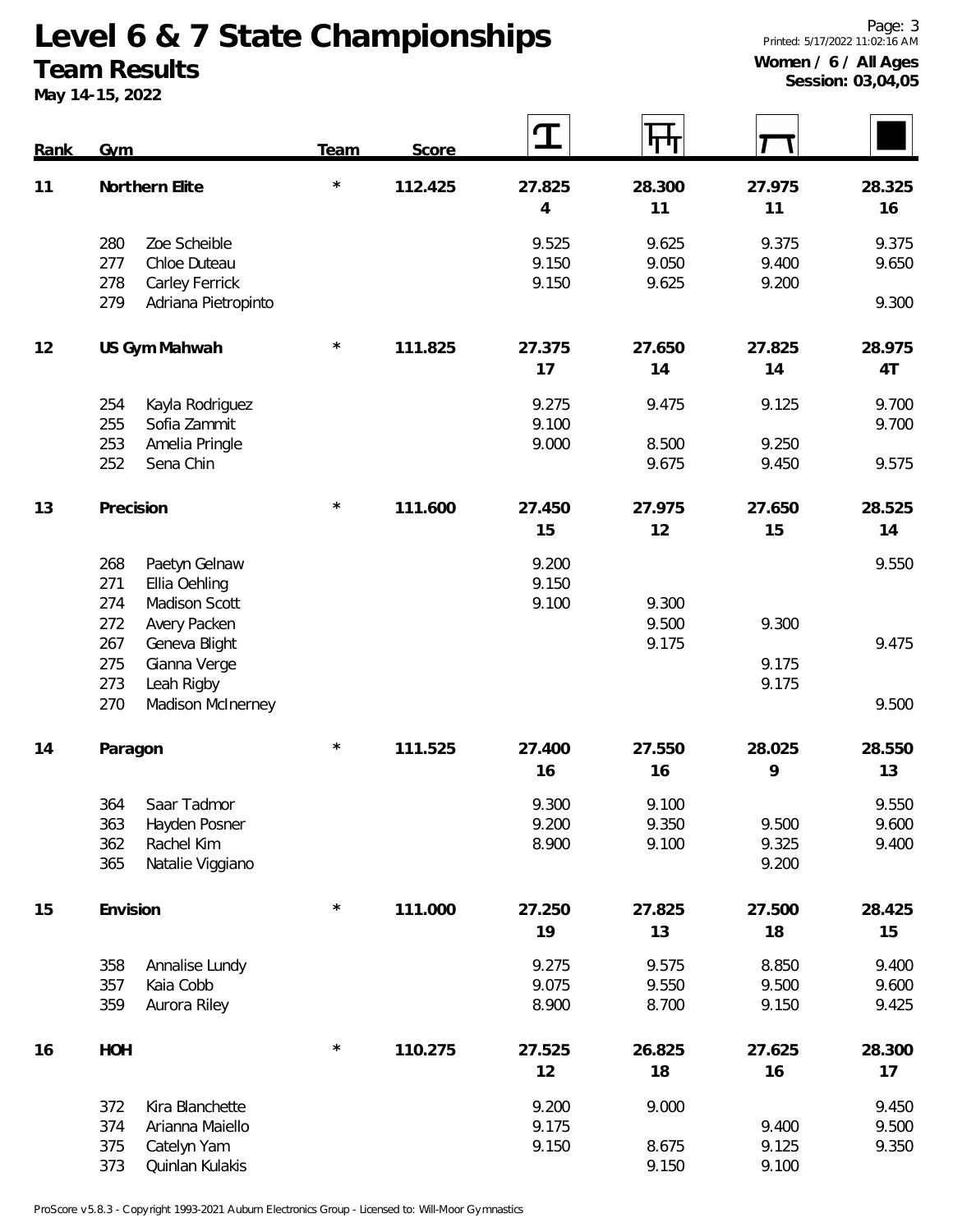# **Team Results**

**May 14-15, 2022**

| Rank | Gym              |                                    | Team       | Score   | $\bf{T}$       | प्राप्त        |        |                |
|------|------------------|------------------------------------|------------|---------|----------------|----------------|--------|----------------|
| 17   | Champions United |                                    | $\star$    | 110.225 | 27.350         | 27.425         | 27.200 | 28.250         |
|      |                  |                                    |            |         | 18             | 17             | 19     | 18             |
|      | 283<br>285       | Natalie Chang<br>Aliani Feliciano  |            |         | 9.225<br>9.075 | 9.350          | 9.300  | 9.375          |
|      | 284              | Nicole Chernets                    |            |         | 9.050          | 9.650          | 8.650  | 9.475          |
|      | 282<br>286       | Emily Chang<br>Julia Tsivilashvili |            |         |                | 8.425          | 9.250  | 9.400          |
| 18   | HOH M            |                                    | $\star$    | 110.175 | 27.500         | 26.050         | 28.000 | 28.625         |
|      |                  |                                    |            |         | 13             | 20             | 10     | 11             |
|      | 301              | Jenna McLean                       |            |         | 9.200          | 8.850          | 9.325  | 9.500          |
|      | 299              | Ava Lupo                           |            |         | 9.150          | 8.125          | 9.275  | 9.725          |
|      | 303<br>300       | Ashley Seningen<br>Charlotte Lupo  |            |         | 9.150          | 9.075          | 9.400  | 9.400          |
| 19   | Paramount        |                                    | $^\star$   | 110.125 | 27.700         | 27.575         | 27.150 | 27.700         |
|      |                  |                                    |            |         | 9T             | 15             | 20     | 20T            |
|      | 212              | Shriya Desai                       |            |         | 9.325          | 9.000          | 9.075  | 9.350          |
|      | 210              | Violette Cornfield                 |            |         | 9.200          | 9.375          | 9.200  | 9.500          |
|      | 211              | Claire Dailey                      |            |         | 9.175          | 9.200          | 8.875  | 8.850          |
| 20   | Action           |                                    | $^{\star}$ | 109.150 | 27.100         | 26.075         | 27.925 | 28.050         |
|      |                  |                                    |            |         | 21             | 19             | 12     | 19             |
|      | 261              | Erin Spence                        |            |         | 9.100          | 8.400          | 9.150  | 9.325          |
|      | 257<br>259       | Aathmika Bala<br>Brooke Perciballi |            |         | 9.000<br>9.000 | 9.325          | 9.475  | 9.375          |
|      | 260              | Meghan Reck                        |            |         |                | 8.350          | 9.300  | 9.350          |
| 21   | Summit Summits   |                                    | $\star$    | 107.400 | 27.175         | 25.450         | 27.075 | 27.700         |
|      |                  |                                    |            |         | 20             | 22             | 21     | 20T            |
|      | 214              | Sophia Ivy                         |            |         | 9.150          | 9.025          | 9.350  | 9.250          |
|      | 216<br>217       | Mina Singh<br>Ava Tang             |            |         | 9.025<br>9.000 | 8.375<br>8.050 | 9.125  | 9.200<br>9.250 |
|      | 213              | Hannah Connolly                    |            |         |                |                | 8.600  |                |
| 22   | Cherry Hill      |                                    | $\star$    | 106.525 | 26.850         | 25.950         | 26.200 | 27.525         |
|      |                  |                                    |            |         | 22             | 21             | 22     | 22             |
|      | 231              | Laney Andresen                     |            |         | 9.000          | 8.300          | 8.800  | 9.450          |
|      | 233              | Amanda Schick                      |            |         | 9.000          | 8.650          | 8.250  | 8.900          |

Sofia Friedman 8.850 9.000 9.150 9.175